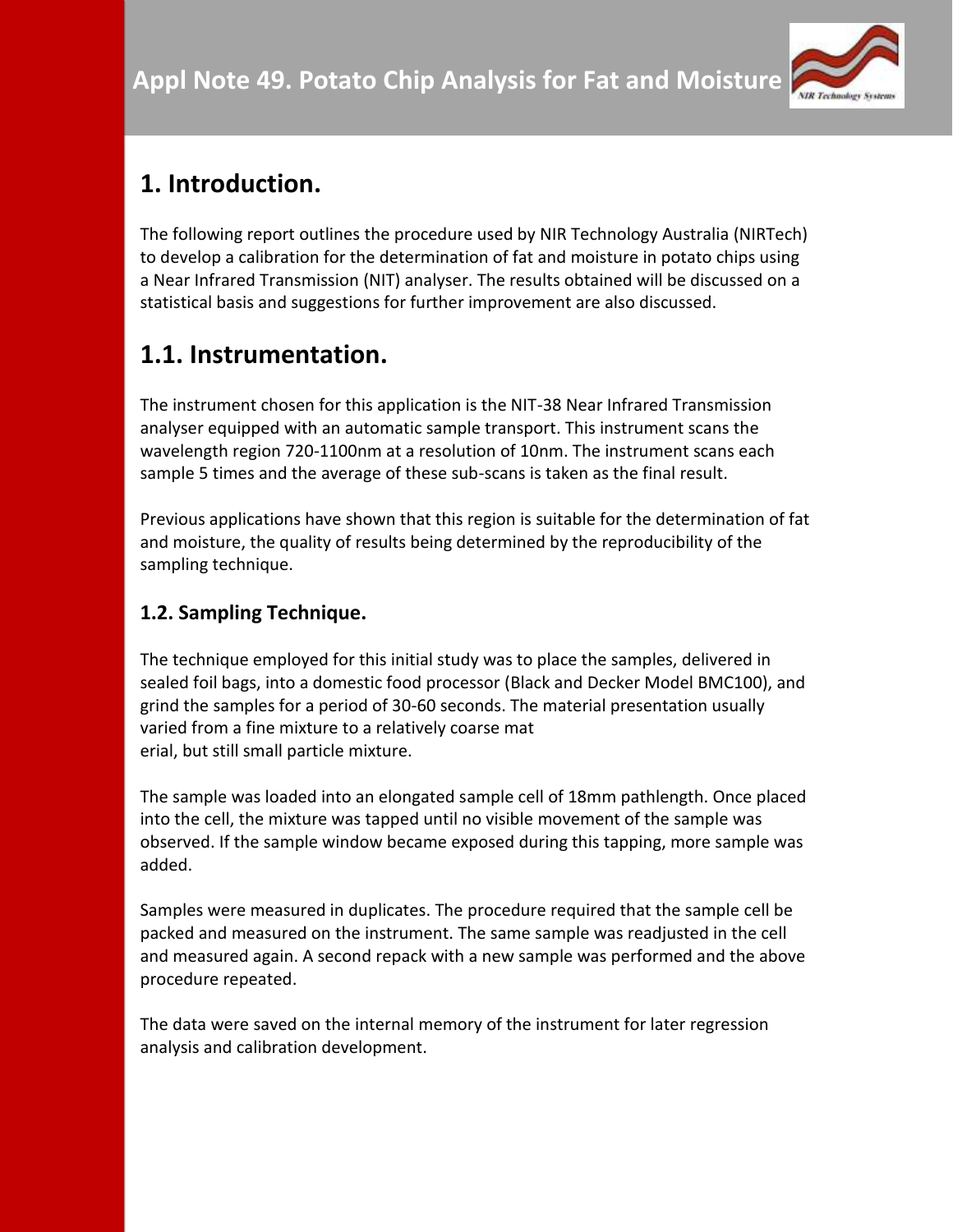### 1.3. Samples.

Table 1 provides details of the samples provided by Freer Foods Pty Ltd with the corresponding laboratory data for Oil and Moisture, along with a qualitative description of the sample itself (i.e. plain, chicken etc.)

| Sample ID     | <b>Description</b> | Moisture* | Oil** |
|---------------|--------------------|-----------|-------|
| $\mathsf{S}1$ | Plain              | 2.8       | 4.2   |
| S2            | Plain              | 3         | 1.9   |
| S3            | Plain              | 2.8       | 1.6   |
| S4            | Plain              | 2.8       | 3     |
| S5            | Plain              | 2.6       | 3.1   |
| S6            | Plain              | 2.8       | 2.8   |
| S7            | Plain              | 3.1       | 2.8   |
| S8            | Plain              | 2.4       | 2.4   |
| S9            | Chicken            | 2.5       | 4.5   |
| S10           | Chicken            | 2.3       | 3.7   |
| S11           | Chicken            | 2.2       | 3.1   |
| S12           | Chicken            | 2.4       | 3.2   |
| S13           | Chicken            | 2.4       | 2.8   |
| S14           | Chicken            | 2.6       | 3.5   |
| <b>S15</b>    | Chicken            | 2.5       | 3.5   |
| S16           | Salt and Vinegar   | 4.1       | 3.5   |
| S17           | Salt and Vinegar   | 3.9       | 4.3   |
| S18           | Salt and Vinegar   | 3.9       | 3.5   |
| S19           | <b>BBQ</b>         | 3.1       | 2.4   |
| <b>S20</b>    | <b>BBQ</b>         | 3.4       | 2.6   |
| S21           | <b>BBQ</b>         | 3.3       | 2.8   |
| S22           | <b>BBQ</b>         | 3.2       | 2.5   |
| S23           | Plain              | 2.9       | 3.8   |
| S24           | <b>BBQ</b>         | 3.2       | 2.4   |
| S25           | Plain              | 2.9       | 3.4   |
|               |                    |           |       |
|               | Min                | 2.2       | 1.6   |
|               | <b>Max</b>         | 4.1       | 4.5   |
|               | Range              | 1.9       | 2.9   |
|               | <b>Std Dev</b>     | 0.5       | 0.7   |

### **Table 1: Calibration set laboratory data and qualitative description.**

- \* Symbio Alliance Method No.: CF5.1
- \*\* Symbio Alliance Method No.: CF4.2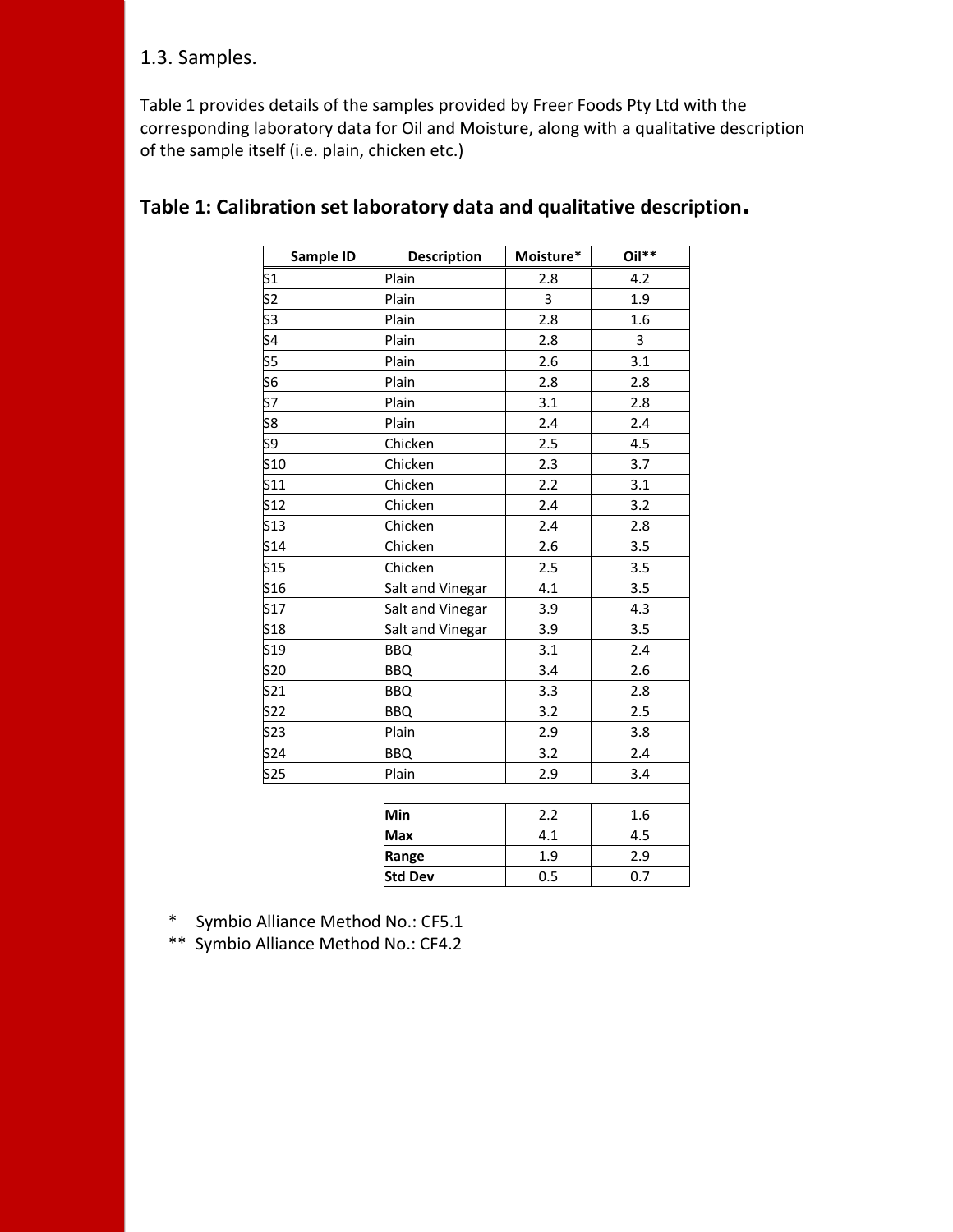#### **2. Results. 2.1. Calibration.**

Table 2 provides a summary of the calibration statistics obtained from the development of two models. Model 1 contains all the data and Model 2 was developed using the average of the 5 sub-scans per replicate. Figures 1 and 2 are the predicted vs. measured results obtained from the calibration data of Model 2 for oil and moisture respectively.

| <b>Model</b> | Constituent | n   | <b>Outliers</b> | Range (%)   | PC's | <b>Calibration</b> |                |
|--------------|-------------|-----|-----------------|-------------|------|--------------------|----------------|
|              |             |     |                 |             |      | R                  | <b>SEC (%)</b> |
|              | Oil         | 500 | 10              | $1.6 - 4.5$ | 11   | 0.85               | 0.28           |
|              | Moisture    | 500 | 20              | $2.2 - 4.1$ | 10   | 0.83               | 0.24           |
|              | Oil         | 100 |                 | $1.6 - 4.5$ | 10   | 0.86               | 0.26           |
|              | Moisture    | 100 |                 | $2.2 - 4.1$ | 9    | 0.85               | 0.20           |

#### **Table 2: Calibration statistics for Models 1 and 2.**

It is apparent from the data in table 1 that model 2 is the best one to used for the prediction study.



**Figure 1: Predicted vs. Measured Oil in Potato Chips using NIR.**



**Figure 2: Predicted vs. Measured Moisture in Potato Chips using NIR.**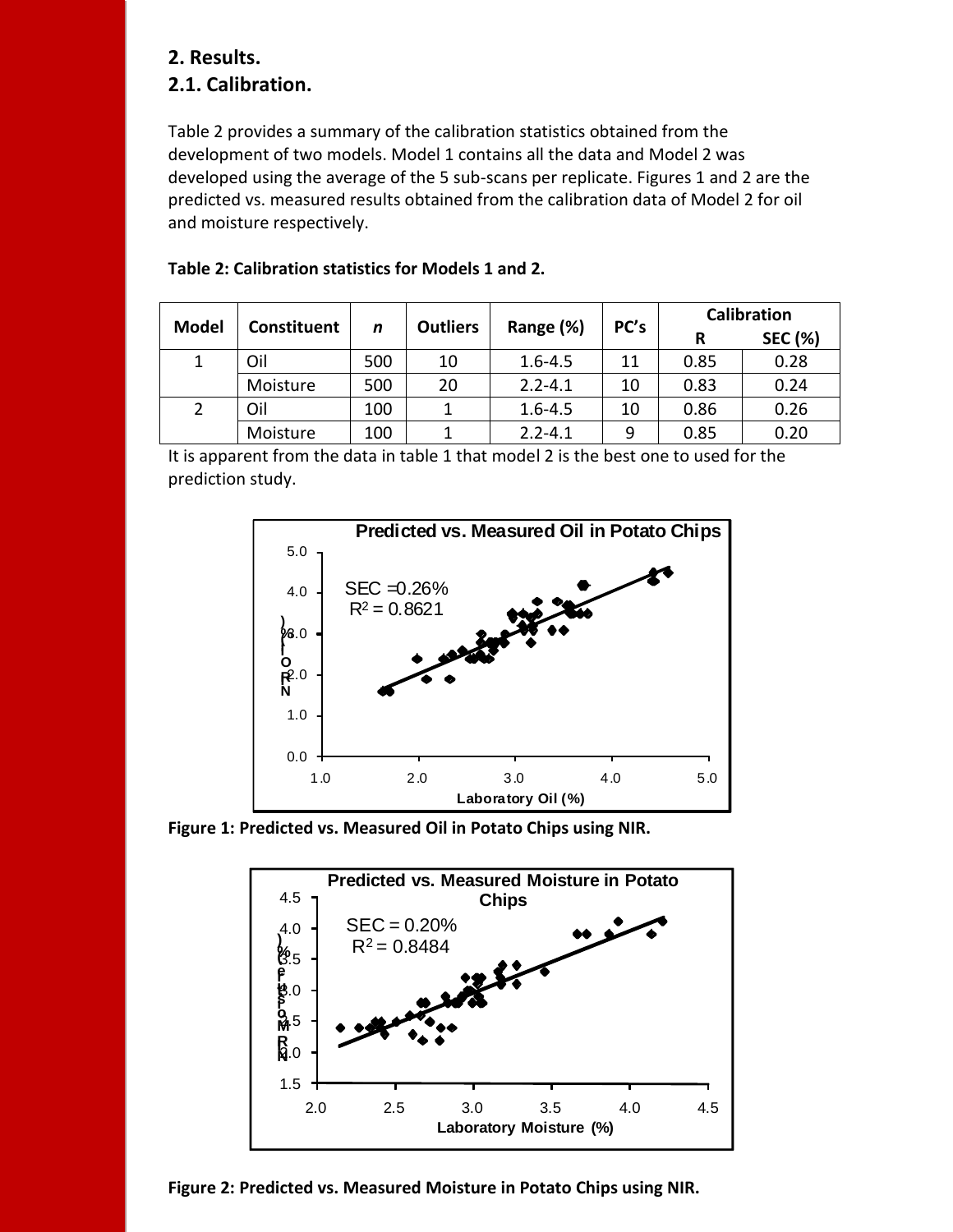### **2.2. Prediction.**

Table 3 provides a summary of the statistics obtained from model 2, for the prediction of the oil and moisture content of the different varieties of potato chips provided. Figures 3 and 4 shows this data graphically.

|               |                    | Oil (%)     |                  | Moisture (%) |           |
|---------------|--------------------|-------------|------------------|--------------|-----------|
| <b>Sample</b> | <b>Description</b> | Actual      | <b>Predicted</b> | Actual       | Predicted |
| 1             | Plain              | 4.2         | 4.1              | 2.8          | 3.0       |
| 3             | Plain              | 1.6         | 1.5              | 2.8          | 3.0       |
| 9             | Chicken            | 4.5         | 4.3              | 2.5          | 2.2       |
| 14            | Chicken            | 3.5         | 3.7              | 2.6          | 2.6       |
| 17            | Salt and Vinegar   | 4.3         | 4.6              | 3.9          | 3.7       |
| 18            | Salt and Vinegar   | 3.5         | 3.5              | 3.9          | 4.0       |
| 20            | <b>BBQ</b>         | 2.6         | 2.9              | 3.4          | 3.2       |
| 21            | <b>BBQ</b>         | 2.8         | 2.8              | 3.3          | 3.3       |
|               |                    | <b>Bias</b> | $-0.02$          | <b>Bias</b>  | 0.05      |
|               |                    | <b>SDD</b>  | 0.21             | <b>SDD</b>   | 0.20      |

**Table 3: Prediction statistics for the determination of oil and moisture in potato chips**.



**Figure 3: Prediction results for Oil content in potato chips.**